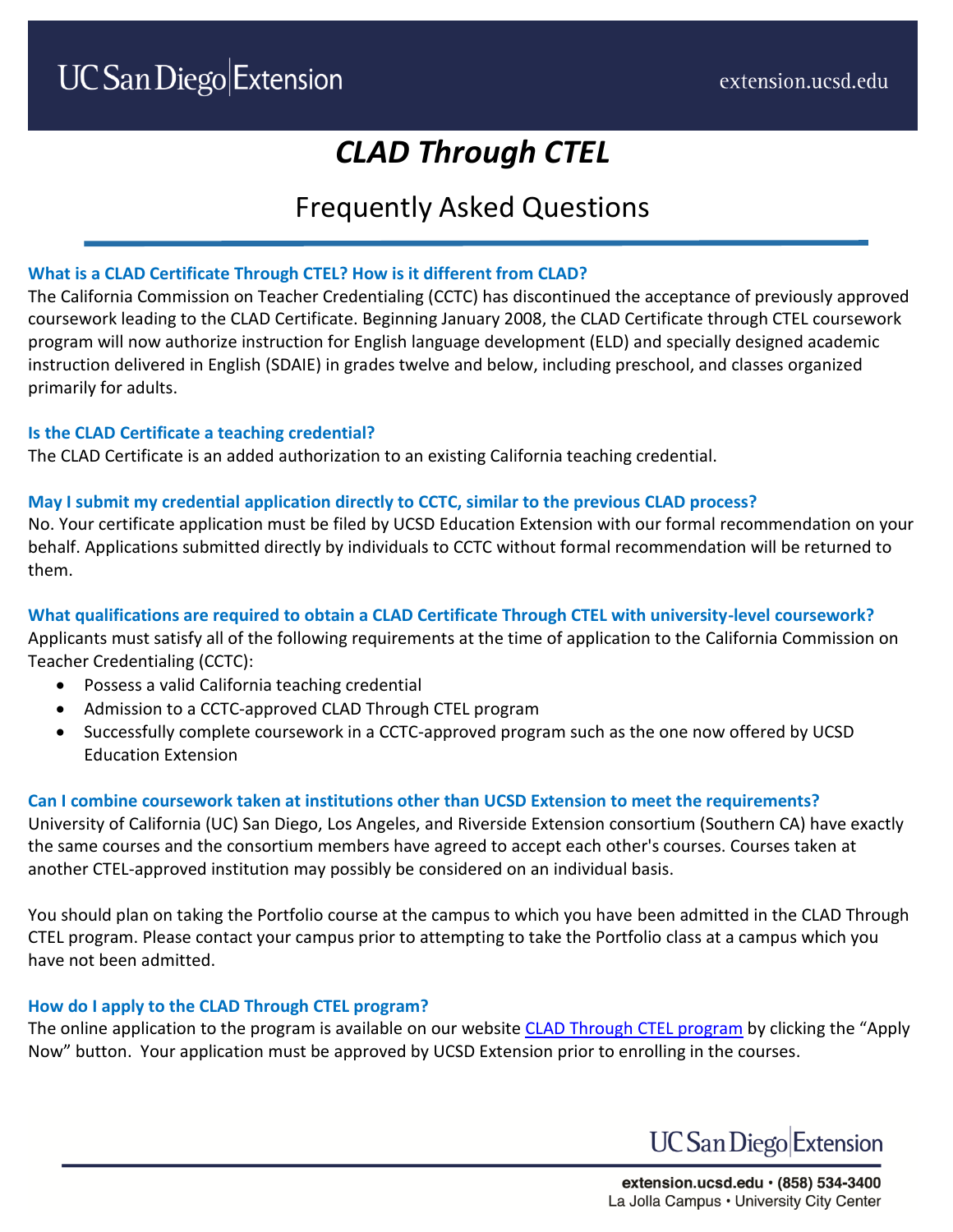#### **How many courses are there in the program?**

Six, including the Orientation, as follows:

- **Orientation** (0 units) –*EDUC 31300*
- **Culture and Inclusion** (4 quarter units) *EDUC 31217*
- **Language and Language Development** (4 quarter units) *EDUC 31218*
- **Assessment of English Learners** (3 quarter units) *EDUC 31219*
- **Foundations and Methods of English Language/Literacy Development and Content Instruction** (6 quarter units) - *EDUC 31220*
- **CTEL Portfolio** (1 quarter unit) *EDUC 31221*

#### **Must I take the classes in any particular order?**

All students must enroll in the Orientation course first. The Orientation has information that will be utilized in your courses throughout the program. It is recommended that you take the other courses in the following order:

- Culture & Inclusion
- Language and Language Development
- Assessment of English Learners
- Foundation & Methods of English Language/Literacy Development & Content Instruction.

*Enrollment in the final course, CTEL Portfolio - EDUC 31211, is restricted to students who have successfully completed all other previous coursework in the program.*

#### **Must I take the CLAD Certificate Through CTEL courses for a letter grade?**

Yes. Students must successfully complete maintain a 3.0 GPA or better and earn a grade of "C" or better in each course to be formally recommended for the CLAD Certificate to CCTC. *A grade of C- or lower is not considered a passing grade for recommendation purposes.*

# **Am I eligible to apply for the CLAD Through CTEL Program if I am not currently a full-time classroom teacher?** Yes, as long as you have a valid California teaching credential.

#### **How do I apply for a CLAD Certificate Through CTEL?**

You will receive a CLAD Certificate Through CTEL authorization *Request to Recommend* form during the CTEL Portfolio class. This form contains all of the information and paperwork necessary to obtain a formal recommendation by UCSD Education Extension for your CLAD Certificate (EL Authorization).

#### **What are the costs of the CLAD Through CTEL Program?**

Costs include current course fees and a processing fee to the California Commission on Teacher Credentialing after you have been recommended. Effective Summer 2012, the application fee and request to recommend fee are no longer required.

#### **Can I transfer units from previously taken CLAD courses?**

No. The previous CLAD coursework does not meet the current CLAD Certificate Through CTEL coursework requirements.



extension.ucsd.edu · (858) 534-3400 La Jolla Campus · University City Center